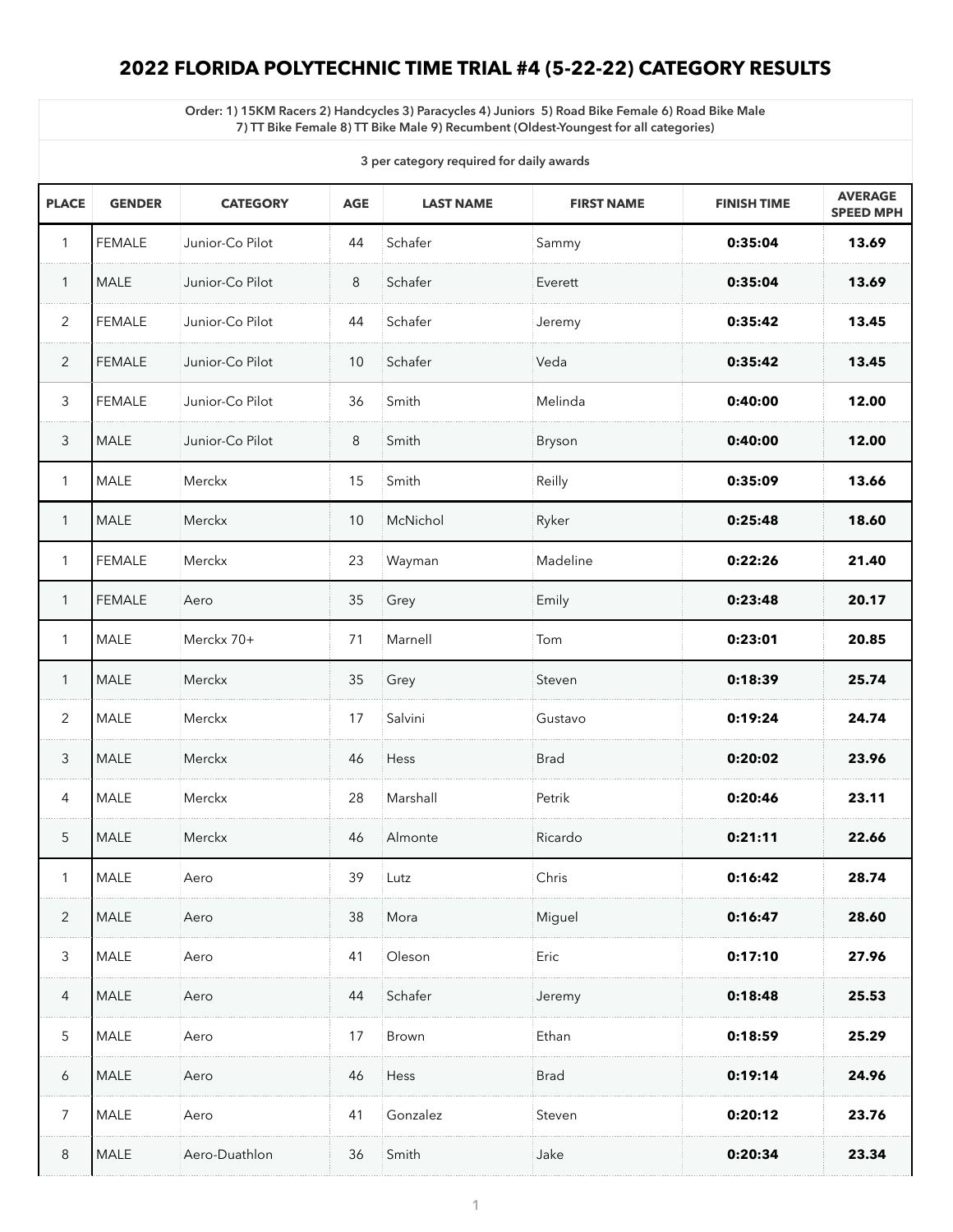| <b>PLACE</b> | <b>GENDER</b> | <b>CATEGORY</b>   | <b>AGE</b> | <b>LAST NAME</b> | <b>FIRST NAME</b> | <b>FINISH TIME</b> | <b>AVERAGE</b><br><b>SPEED MPH</b> |
|--------------|---------------|-------------------|------------|------------------|-------------------|--------------------|------------------------------------|
| 9            | <b>MALE</b>   | Aero              | 58         | Micklisch        | Ingolf            | 0:21:10            | 22.68                              |
| 10           | <b>MALE</b>   | Aero              | 43         | Bowman           | Benjamin          | 0:21:44            | 22.09                              |
|              | <b>IMALE</b>  | <b>Fixed Gear</b> | 44         | Romain           | Jason             | 0:19:28            | 24.66                              |
|              | <b>MALE</b>   | Aero              | 62         | Karwowski        | Phillip           | 0:19:02            | 25.22                              |
| 2            | <b>MALE</b>   | Aero              | 65         | Doebele          | Jim               | 0:21:21            | 22.48                              |

### **Order: 1) 15KM Racers 2) Handcycles 3) Paracycles 4) Juniors 5) Road Bike Female 6) Road Bike Male 7) TT Bike Female 8) TT Bike Male 9) Recumbent (Oldest-Youngest for all categories)**

## **3 per category required for daily awards**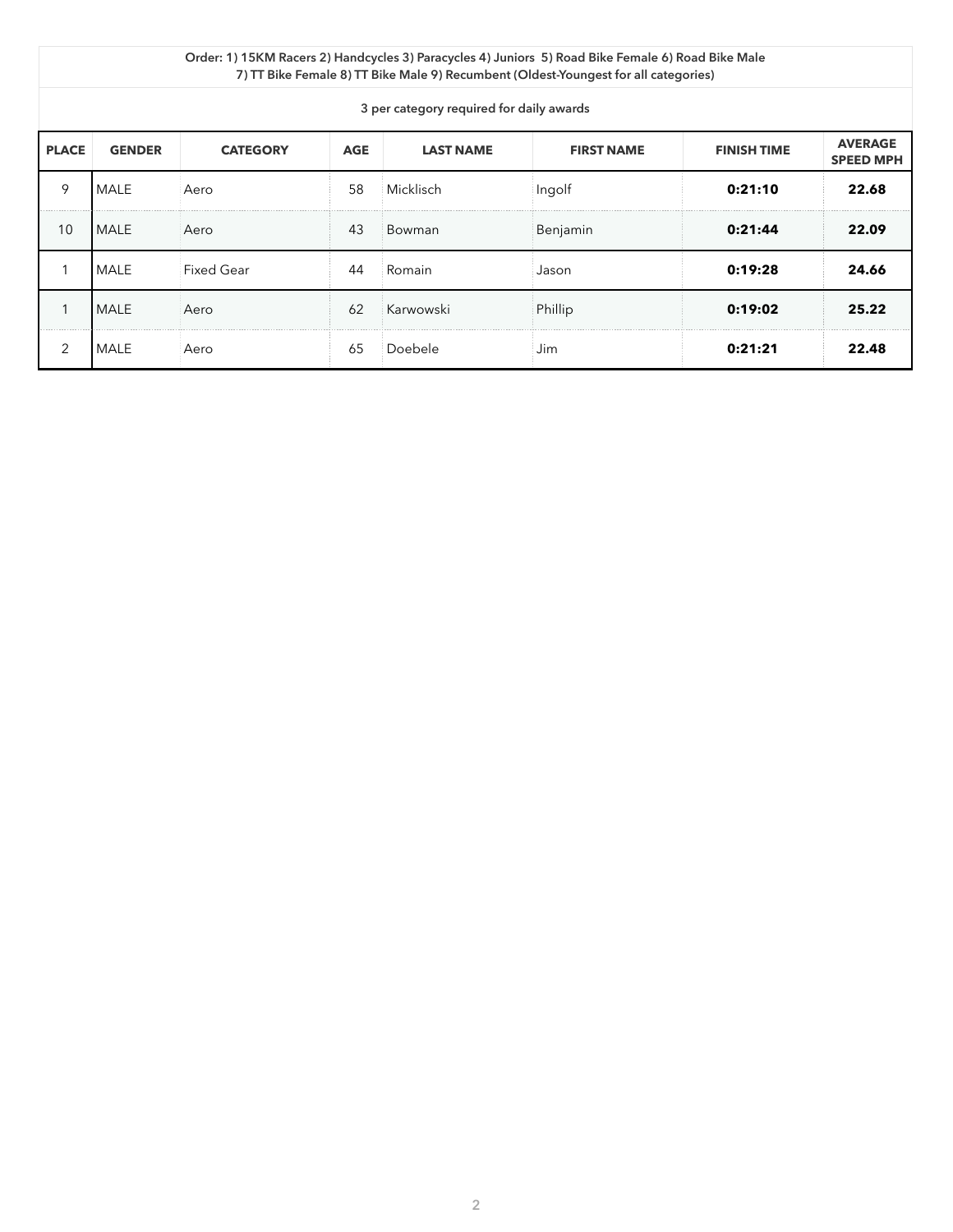# **2022 FLORIDA POLYTECHNIC TIME TRIAL #4 (5-22-22) OVERALL RESULTS**

**Order: 1) 15KM Racers 2) Handcycles 3) Paracycles 4) Juniors 5) Road Bike Female 6) Road Bike Male 7) TT Bike Female 8) TT Bike Male 9) Recumbent (Oldest-Youngest for all categories)**

**3 per category required for daily awards**

| 3 per category required for daily awards |               |                   |            |                  |                   |                    |                                    |
|------------------------------------------|---------------|-------------------|------------|------------------|-------------------|--------------------|------------------------------------|
| <b>PLACE</b>                             | <b>GENDER</b> | <b>CATEGORY</b>   | <b>AGE</b> | <b>LAST NAME</b> | <b>FIRST NAME</b> | <b>FINISH TIME</b> | <b>AVERAGE</b><br><b>SPEED MPH</b> |
| 1                                        | <b>MALE</b>   | Aero              | 39         | Lutz             | Chris             | 0:16:42            | 28.74                              |
| $\overline{2}$                           | <b>MALE</b>   | Aero              | 38         | Mora             | Miguel            | 0:16:47            | 28.60                              |
| $\mathfrak{Z}$                           | <b>MALE</b>   | Aero              | 41         | Oleson           | Eric              | 0:17:10            | 27.96                              |
| 4                                        | <b>MALE</b>   | Merckx            | 35         | Grey             | Steven            | 0:18:39            | 25.74                              |
| $5\overline{)}$                          | <b>MALE</b>   | Aero              | 44         | Schafer          | Jeremy            | 0:18:48            | 25.53                              |
| 6                                        | <b>MALE</b>   | Aero              | 17         | <b>Brown</b>     | Ethan             | 0:18:59            | 25.29                              |
| $\overline{7}$                           | <b>MALE</b>   | Aero              | 62         | Karwowski        | Phillip           | 0:19:02            | 25.22                              |
| 8                                        | <b>MALE</b>   | Aero              | 46         | Hess             | <b>Brad</b>       | 0:19:14            | 24.96                              |
| 9                                        | <b>MALE</b>   | Merckx            | 17         | Salvini          | Gustavo           | 0:19:24            | 24.74                              |
| 10                                       | MALE          | <b>Fixed Gear</b> | 44         | Romain           | Jason             | 0:19:28            | 24.66                              |
| 11                                       | <b>MALE</b>   | <b>Merckx</b>     | 46         | Hess             | <b>Brad</b>       | 0:20:02            | 23.96                              |
| 12                                       | <b>MALE</b>   | Aero              | 41         | Gonzalez         | Steven            | 0:20:12            | 23.76                              |
| 13                                       | <b>MALE</b>   | Aero-Duathlon     | 36         | Smith            | Jake              | 0:20:34            | 23.34                              |
| 14                                       | <b>MALE</b>   | Merckx            | 28         | $\sf{Marshall}$  | Petrik            | 0:20:46            | 23.11                              |
| 15                                       | <b>MALE</b>   | Aero              | 58         | Micklisch        | Ingolf            | 0:21:10            | 22.68                              |
| 16                                       | <b>MALE</b>   | Merckx            | 46         | Almonte          | Ricardo           | 0:21:11            | 22.66                              |
| 17                                       | <b>MALE</b>   | Aero              | 65         | Doebele          | Jim               | 0:21:21            | 22.48                              |
| 18                                       | <b>MALE</b>   | Aero              | 43         | Bowman           | Benjamin          | 0:21:44            | 22.09                              |
| 19                                       | FEMALE        | Merckx            | 23         | Wayman           | Madeline          | 0:22:26            | 21.40                              |
| 20                                       | <b>MALE</b>   | Merckx 70+        | 71         | Marnell          | Tom               | 0:23:01            | 20.85                              |
| 21                                       | <b>FEMALE</b> | Aero              | 35         | Grey             | Emily             | 0:23:48            | 20.17                              |
| 22                                       | <b>MALE</b>   | <b>Merckx</b>     | 10         | McNichol         | Ryker             | 0:25:48            | 18.60                              |
| 23                                       | <b>FEMALE</b> | Junior-Co Pilot   | 44         | Schafer          | Sammy             | 0:35:04            | 13.69                              |
|                                          |               |                   |            |                  |                   |                    |                                    |